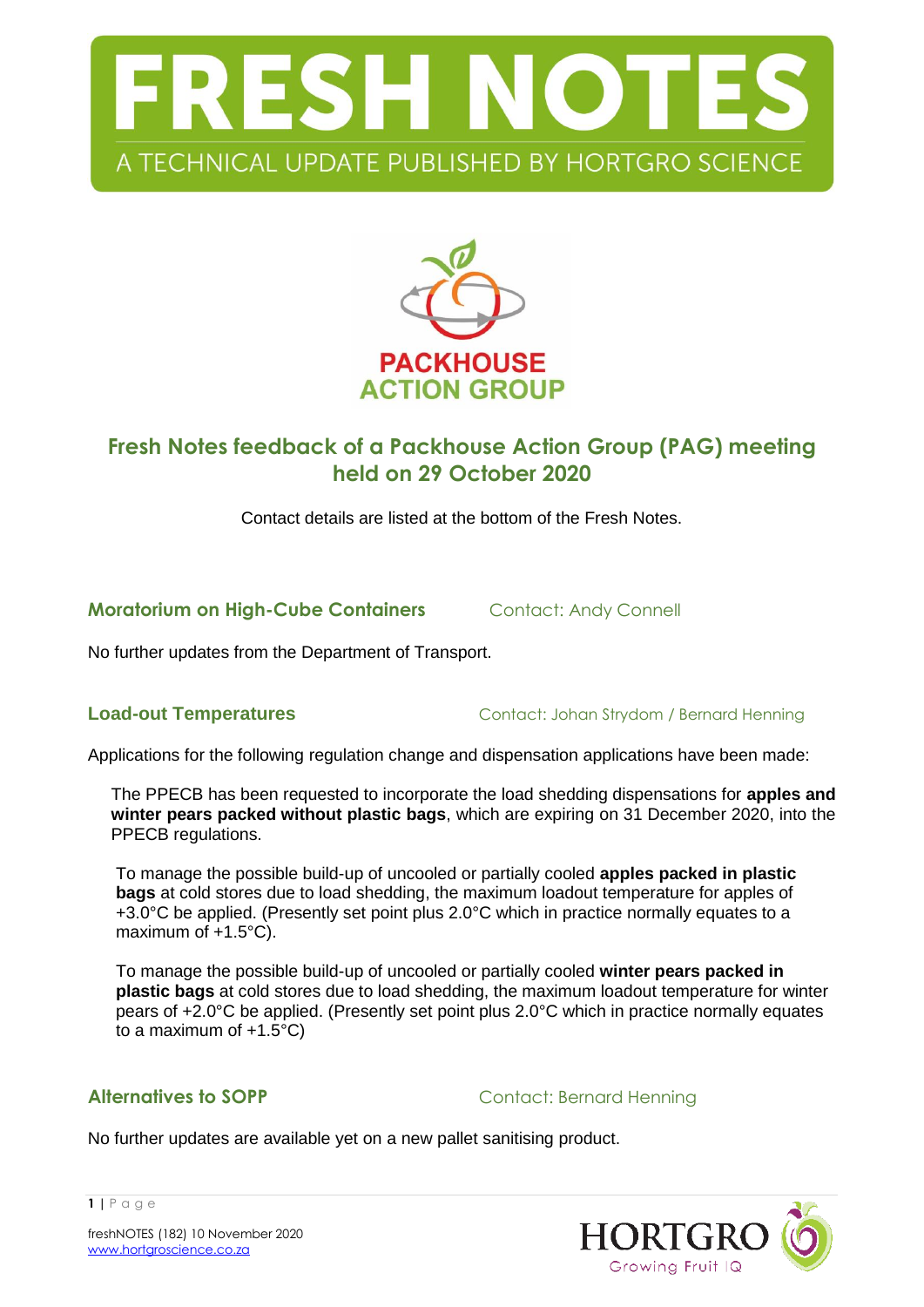

### **Logistics Contact: Jacques du Preez**

Considering major logistic issues in the supply chain, such as the Cape Town port berthing delays, due to staff capacity (Covid-19 infections initially(, inefficiencies, equipment failure and weather, additional logistical capacity, under the auspices of FSA, will be created. Weekly in-season meeting with Transnet also commenced.

## **Packaging Contact: Lindi Benic**

L Benic reported on a WTO communication from the EU in June 2020, relating to adopted EU legislation in terms of their European Green Deal and Farm to Fork sustainable strategy. A Freshfel communication was also received indicating that in August 2020, the German Authorities notified the European Commission regarding draft national legislation which outlined restrictions on food contact materials and articles (FCM) with fibrous materials from waste paper/recycled paper with mineral oil components, at the level of detection for all food packages / food contact materials, and also indicating that Germany applies the precautionary principle by stating that there is no safe limit for these compounds. It sets an obligation to use a functional barrier in the production / placing on the market of food contact materials and articles (FCM) made of recycled paper or cardboard. The PAG will review relevant information regarding any likely future impacts, relating to packaging etc.

### **Packhouse Benchmarking Contact: Dawid Malan**

| <b>Cultivar</b>                                    | <b>Abate Fetel</b>            |                   |                   |                   |
|----------------------------------------------------|-------------------------------|-------------------|-------------------|-------------------|
| <b>Pack House code</b><br>$\overline{\phantom{a}}$ | 1<br>$\overline{\phantom{a}}$ | 2<br>$\mathbf{v}$ | з<br>$\mathbf{v}$ | 4<br>$\mathbf{v}$ |
| <b>Blemish</b>                                     | 10.50                         | 10.88             | 2.95              | 5.30              |
| <b>Bruising</b>                                    | 0.00                          | 0.00              | 0.01              | 0.00              |
| Corky spot                                         | 0.00                          | 0.00              | 0.36              | 0.60              |
| <b>Decay</b>                                       | 0.10                          | 1.23              | 0.84              | 0.90              |
| <b>Injuries</b>                                    | 1.80                          | 7.24              | 4.21              | 11.60             |
| Insect damage: All other                           | 1.00                          | 0.00              | 0.15              | 0.00              |
| Insect damage: Codling Moth                        | 0.00                          | 0.34              | 0.19              | 0.30              |
| Insect damage: Fruitfly                            | 0.00                          | 0.01              | 0.00              | 0.60              |
| Insect damage : Snout beatle                       | 0.00                          | 0.02              | 0.00              | 0.06              |
| <b>Insect infestation</b>                          | 0.10                          | 0.17              | 0.03              | 0.00              |
| <b>Malformation</b>                                | 12.80                         | 1.56              | 0.49              | 0.30              |
| Overripe                                           | 0.00                          | 0.12              | 0.16              | 0.80              |
| <b>Russet</b> - retiform                           | 0.40                          | 0.00              | 0.01              | 0.00              |
| <b>Russet - solid</b>                              | 0.80                          | 0.53              | 0.01              | 1.40              |
| Scald - sun                                        | 0.00                          | 0.06              | 0.09              | 0.00              |
| Scald - superficial                                | 0.00                          | 0.13              |                   | 0.00              |
| <b>Shrivel</b>                                     | 0.00                          | 0.22              | 0.08              | 0.50              |
| <b>Stoney Pit virus</b>                            | 0.00                          | 0.07              |                   | 1.50              |
| Sunburn                                            | 4.30                          | 1.99              | 0.93              | 1.90              |

The following fruit quality benchmarking is an example of the outputs of this project for apples and pears, conducted in conjunction with Productivity SA:

Packhouses are encouraged to participate – please contact Dawid Malan.



**2 |** P a g e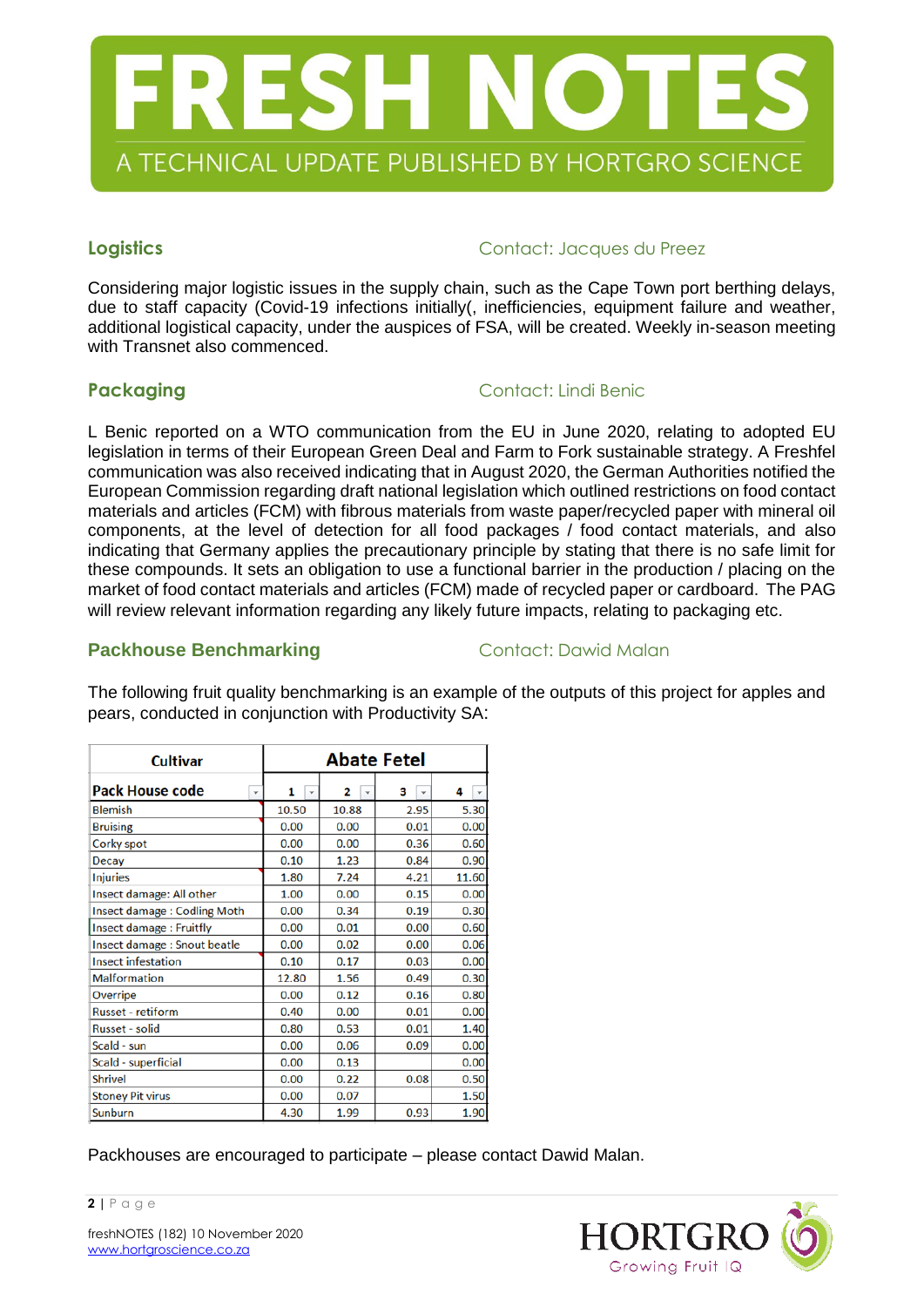

### **Packhouse water management project** Contact: Eddie Vienings

Data collection is underway, and the Phase 3 report will be finalised in December.

**Market Access Feedback** Contact: Jacques du Preez / Lindi Benic

Kenya is in the process of becoming a special market due to phytosanitary registration requirements for codling moth.

**CA Webinar Meeting CONTACT: Richard Hurndall** 

A successful CA webinar meeting was held on 3 November. There were more than 70 registrations. The presentations were of a high standard, and there were two overseas presenters. The presentations will be placed on the Hortgro website (www.hortgro.co.za). A quick PAG link has been created on the Hortgro home page.

A meeting of CA operators will also be convened by means of a webinar, on a date to be advised.

## **PAG Disciplines and Coordinators**

Please contact the relevant person if you have any queries regarding the PAG.

**Chairman – Koos Bouwer (**[bouweb@orangenet.co.za\)](mailto:bouweb@orangenet.co.za)

**Engineering – Henk Ryke** [\(henk@tad.co.za\)](mailto:henk@tad.co.za), **Koos Bouwer (**[bouweb@orangenet.co.za\)](mailto:bouweb@orangenet.co.za)

**Packaging – Dr Malcolm Dodd (**[malcolm@alaceraer.co.za\)](mailto:malcolm@alaceraer.co.za), **Bryce MacIntyre** (bryce.macintyre@kaapagri.co.za)

**Environmental Footprint – Eddie Vienings** (eddie@bluenorth.co.za) **/ Hugh Campbell** [\(hugh@hortgro.co.za\)](mailto:hugh@hortgro.co.za)

**Packhouse Large – Dawid Malan** (dawid@tad.co.za) **/ Francois Malan** (francois.malan@cfg.co.za) **/ Willem Coetzee** [\(willem@dutoit.com\)](mailto:willem@dutoit.com) **Packhouse Small – Hendrik Claassen** [\(hendrik@bellafrutta.co.za\)](mailto:hendrik@bellafrutta.co.za), Vacancy

**Post-Harvest Quality – Dr Elke Crouch** [\(elke@sun.ac.za\)](mailto:elke@sun.ac.za), **Henk Griessel** [\(henkg@tru](mailto:henkg@tru-cape.co.za)[cape.co.za\)](mailto:henkg@tru-cape.co.za), **Jaco Moelich** (jaco.moelich@fruitways.co.za)

**Logistics – Johan Strydom** (pslog@mweb.co.za) **/ Andy Connell (**andy@abarc.co.za)



freshNOTES (182) 10 November 2020 [www.hortgroscience.co.za](http://www.hortgroscience.co.za/)

**3 |** P a g e